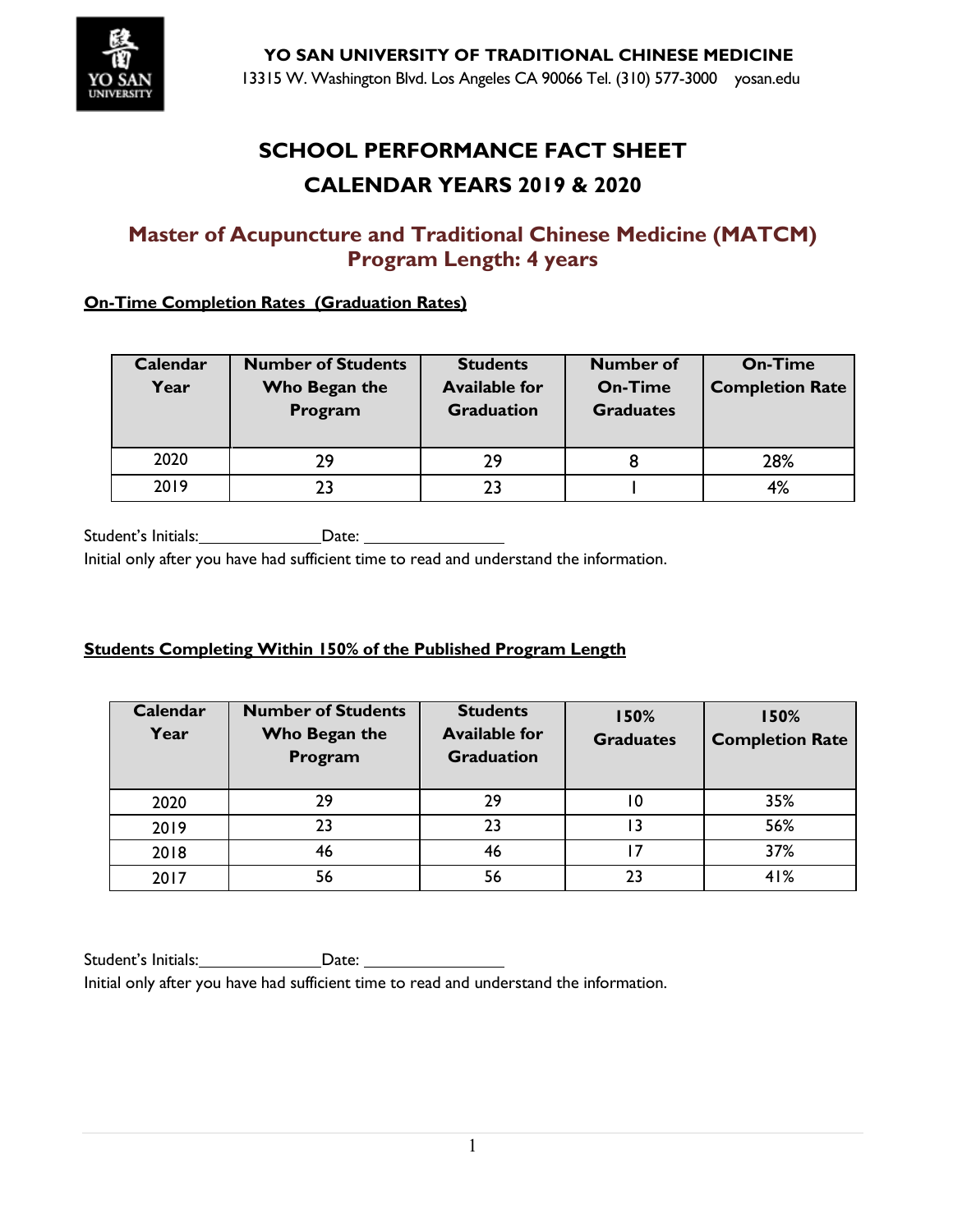

#### **Job Placement Rates** *(includes data for the two calendar years prior to reporting)*

| Calendar | <b>Number of</b> | <b>Number of</b> | <b>Graduates</b>     | <b>Graduates</b>       | <b>Placement Rate %</b> |
|----------|------------------|------------------|----------------------|------------------------|-------------------------|
| Year     | <b>Students</b>  | <b>Graduates</b> | <b>Available for</b> | <b>Employed in the</b> | <b>Employed in the</b>  |
|          | <b>Who Began</b> |                  | <b>Employment</b>    | <b>Field</b>           | <b>Field</b>            |
|          | Program          |                  |                      |                        |                         |
| 2020     | 29               | 10               | 10                   |                        | 40%                     |
|          |                  |                  |                      |                        |                         |
| 2019     | 23               | ۱3               |                      | 6                      | 46%                     |

You may obtain from the institution a list of the employment positions determined to be in the field for which a student received education and training from the Office of the Registrar [\(registrar@yosan.edu\)](mailto:registrar@yosan.edu)

#### **Gainfully Employed Categories** *29-119901*

#### **Part-Time vs. Full-Time Employment**

| <b>Calendar Year</b> | <b>Graduate Employed</b><br>in the Field<br>20-29 Hours Per<br><b>Week</b> | Graduates Employed in the<br>Field at Least 30 Hours Per   Employed in the Field  <br><b>Week</b> | <b>Total Graduates</b> |
|----------------------|----------------------------------------------------------------------------|---------------------------------------------------------------------------------------------------|------------------------|
| 2020                 |                                                                            |                                                                                                   |                        |
| 2019                 |                                                                            |                                                                                                   |                        |

### **Single Position vs. Concurrent Aggregated Position**

| <b>Calendar Year</b> | in the Field in a Single<br><b>Position</b> | Graduates Employed Graduates Employed in the<br><b>Field in Concurrent</b><br><b>Aggregated Positions</b> | <b>Total Graduates</b><br><b>Employed in the Field</b> |
|----------------------|---------------------------------------------|-----------------------------------------------------------------------------------------------------------|--------------------------------------------------------|
| 2020                 |                                             |                                                                                                           |                                                        |
| 2019                 |                                             |                                                                                                           |                                                        |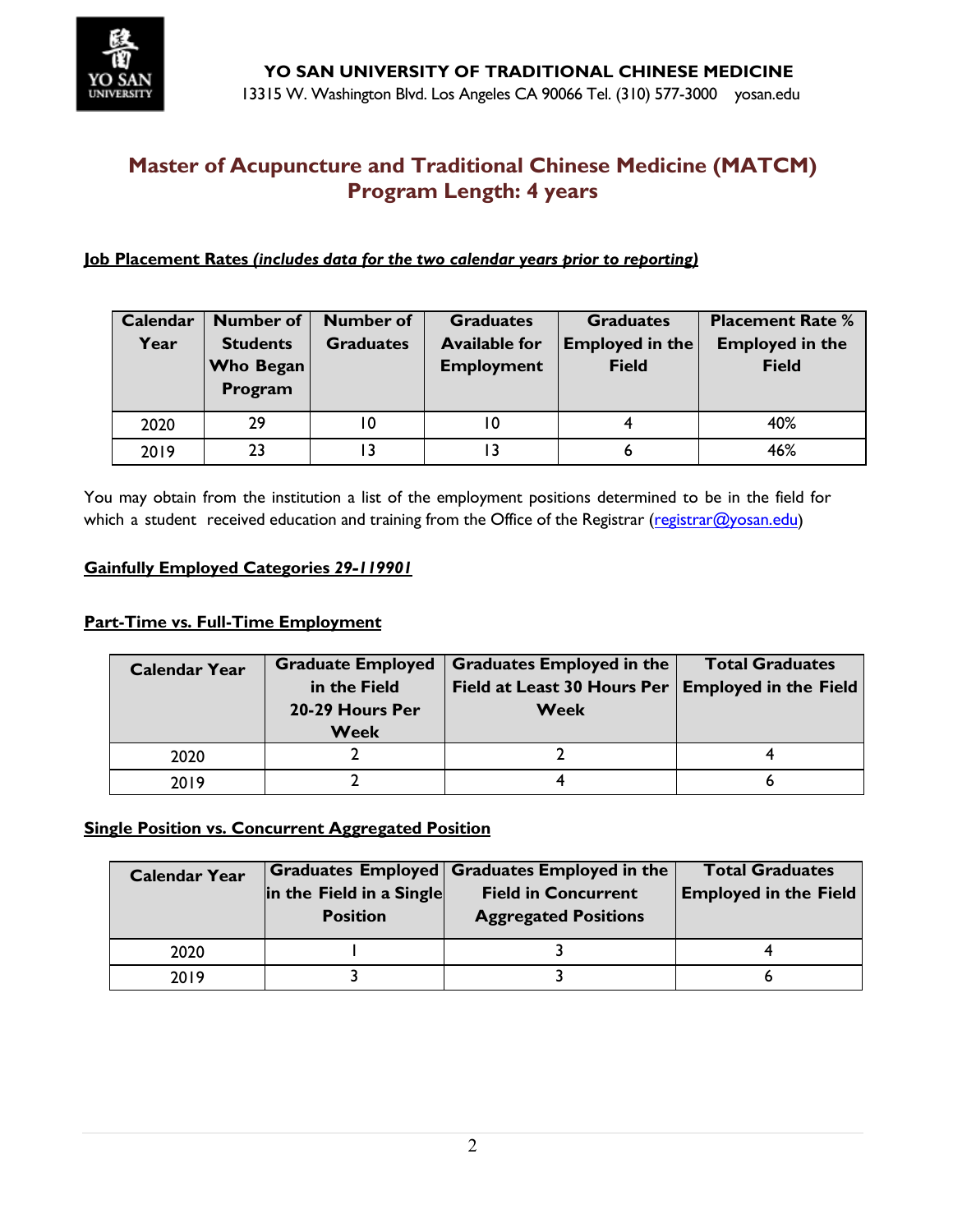

#### **Self-Employed / Freelance Positions**

| <b>Calendar Year</b> | <b>Graduates Employed who are Self-</b><br><b>Employed or Working Freelance</b> | <b>Total Graduates</b><br><b>Employed in the Field</b> |
|----------------------|---------------------------------------------------------------------------------|--------------------------------------------------------|
| 2020                 |                                                                                 |                                                        |
| 2019                 |                                                                                 |                                                        |

#### **Institutional Employment**

| <b>Calendar Year</b> | <b>Graduates Employed in the Field who are</b><br><b>Employed by the Institution, an Employer</b> | <b>Total Graduates</b><br><b>Employed in the Field</b> |
|----------------------|---------------------------------------------------------------------------------------------------|--------------------------------------------------------|
| 2020                 | Owned by the Institution, or an Employer                                                          |                                                        |
| 2019                 |                                                                                                   |                                                        |

#### **Student's Initials: Date: Initial only after you have had sufficient time to read and understand the information.**

This program may result in freelance or self-employment.

- The work available to graduates of this program is usually for freelance or self-employment.
- This type of work may not be consistent.
- The period of employment can range from one day to weeks to several months.
- Hours worked in a day or week may be more or less than the traditional 8 hour work day or 40 hour work week.
- You can expect to spend unpaid time expanding your networks, advertising, promoting your services, or honing your skills.
- Once graduates begin to work freelance or are self-employed, they will be asked to provide documentation that they are employed as such so that they may be counted as placed for our job placement records.
- Students initialing this disclosure understand that either a majority or all of this school's graduates are employed in this manner and understand what comprises this work style.

**Student's Initials: Date: Only initial after you have had sufficient time to read and understand the information.**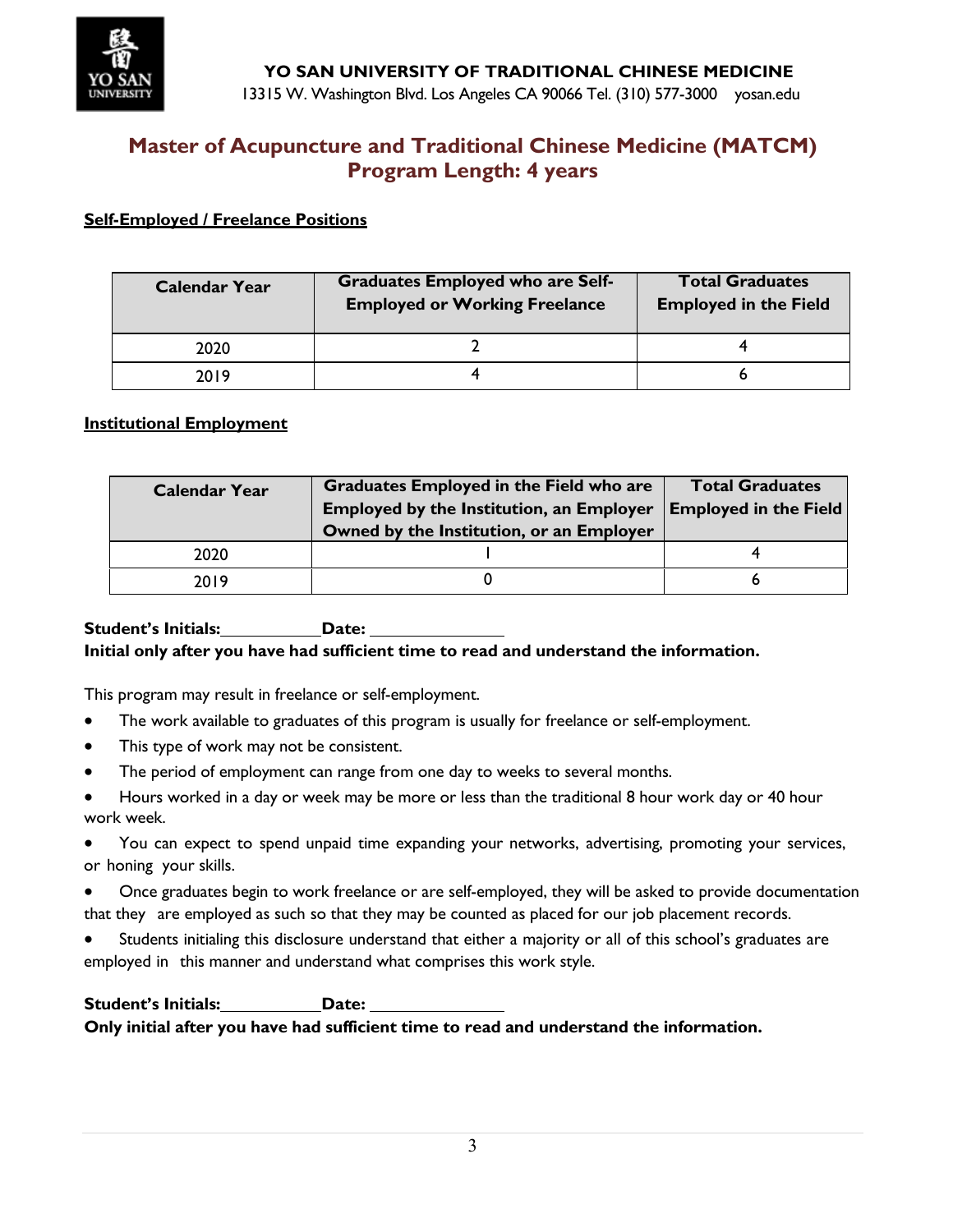

### **License Examination Passage Rates**

| <b>Exam Date</b> | Number of<br><b>Graduatesin</b><br><b>Calendar Year</b> | <b>Number of</b><br><b>Graduates</b><br><b>Taking Exam</b> | <b>Number Who</b><br><b>Passed Exam</b> | <b>Number</b><br><b>Who</b><br><b>Failed Exam</b> | <b>Passage</b><br>Rate |
|------------------|---------------------------------------------------------|------------------------------------------------------------|-----------------------------------------|---------------------------------------------------|------------------------|
| Jul - Dec 2020   | 6                                                       | 6                                                          | 5                                       |                                                   | 83%                    |
| Jan – Jun 2020   |                                                         | 4                                                          | $\mathbf{2}$                            | 2                                                 | 50%                    |
| Jul - Dec 2019   | 5                                                       | 5                                                          | 5                                       | 0                                                 | 100%                   |
| Jan - Jun 2019   | 10                                                      | $\overline{10}$                                            | 9                                       |                                                   | 90%                    |

Licensure examination passage data is not available from the state agency administering the examination. We are unable to collect data from 0 graduates.

### **Student's Initials: Date: Initial only after you have had sufficient time to read and understand the information.**

### **Salary and Wage Information** *(includes data for the two calendar years prior to reporting)*

**Annual salary and wages reported for graduates employed in the field.**

| Years<br>Calendar | vailable<br>ment<br>Employ<br>Graduates<br>è | Employed<br>raduates<br>Field | $0-$<br>5k | I 6-<br>20k | $21-$<br>25k | $26 -$<br>30k | $41-$<br>45k | $51-$<br><b>55k</b> | $61-$<br><b>65k</b> | $76-$<br><b>80k</b> | nation<br>Let<br>No Salary<br>Reported |
|-------------------|----------------------------------------------|-------------------------------|------------|-------------|--------------|---------------|--------------|---------------------|---------------------|---------------------|----------------------------------------|
| 2020              | $\overline{0}$                               | 4                             |            | 0           |              |               | 0            | 0                   | 0                   |                     |                                        |
| 2019              | 13                                           | 6                             | 0          | 0           |              |               |              | 0                   | 0                   |                     |                                        |

A list of sources used to substantiate salary disclosures is available from the Office of the Registrar [\(registrar@yosan.edu\)](mailto:registrar@yosan.edu) **Student's Initials: Date:**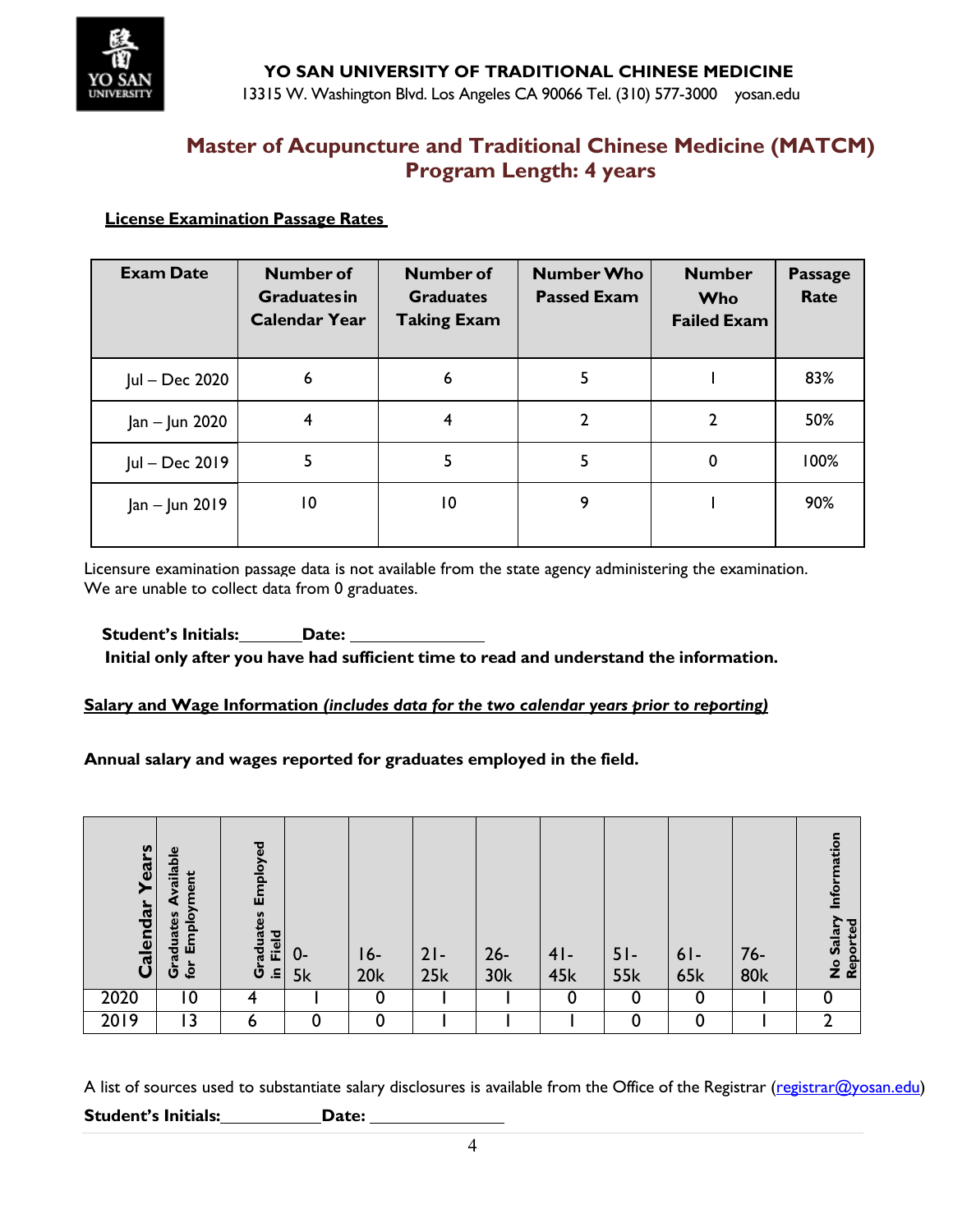

## **YO SAN UNIVERSITY OF TRADITIONAL CHINESE MEDICINE**

13315 W. Washington Blvd. Los Angeles CA 90066 Tel. (310) 577-3000 yosan.edu

**Initial only after you have had sufficient time to read and understand the information.**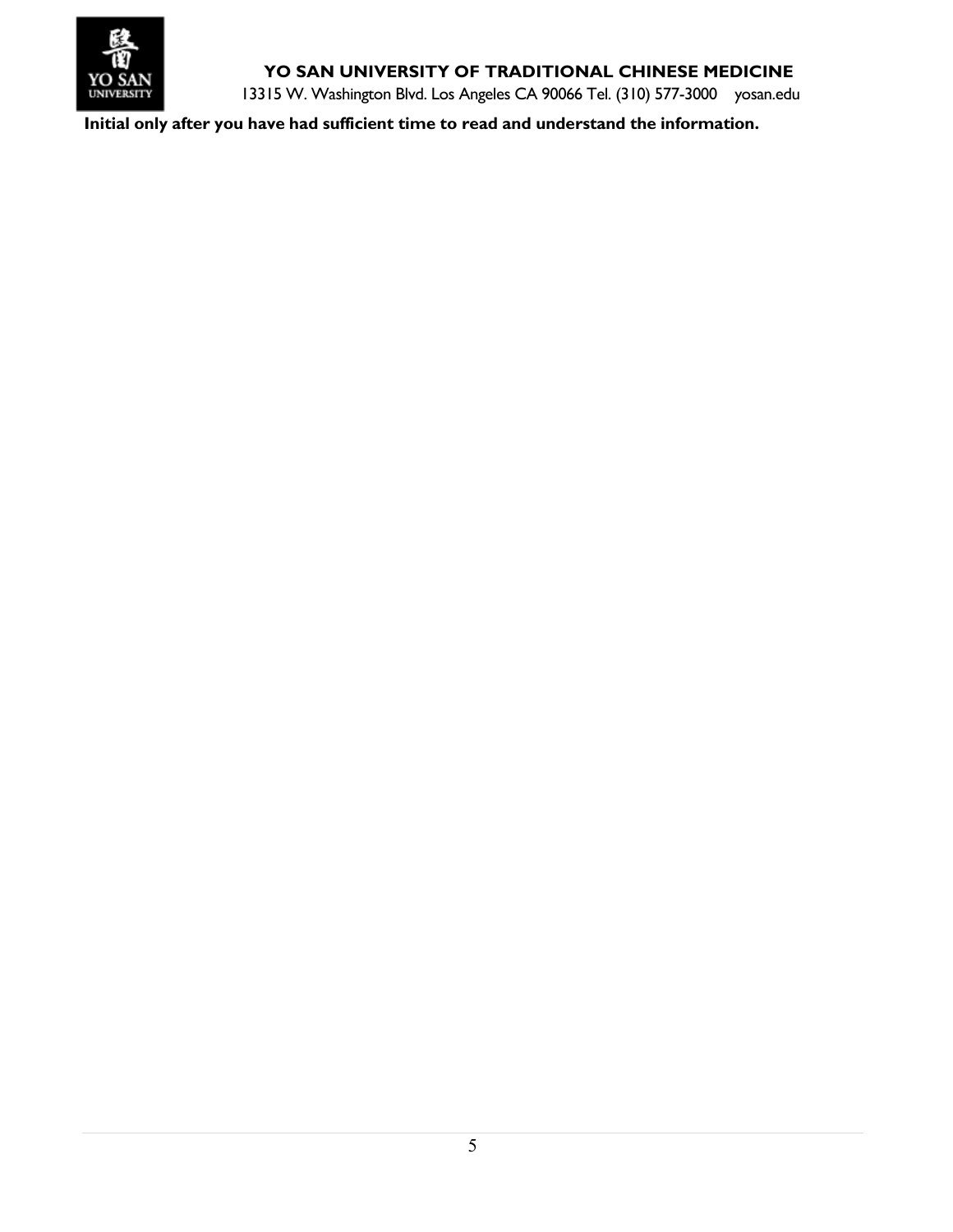

## **Cost of Educational Program**

Total charges for the program for students completing on time in 2018: \$65,000

Total charges for the program for students completing on time in 2019: \$65,000

Total charges may be higher for students that do not complete on time.

**Student's Initials: Date: Initial only after you have had sufficient time to read and understand the information.**

#### **Federal Student Loan Debt**

| <b>Calendar</b> | Most recent three year     | The percentage of | The average amount The percentage                        |                  |
|-----------------|----------------------------|-------------------|----------------------------------------------------------|------------------|
| Year            | cohort default rate, as    | enrolled students | of federal student                                       | of graduates who |
|                 | reported by the United     | receiving federal | loan debt of                                             | took out federal |
|                 | <b>State Department of</b> |                   | student loans to pay graduates who took student loans to |                  |
|                 | <b>Education.</b>          | for this program. | out federal student                                      | pay for this     |
|                 |                            |                   | loans at this                                            | program.         |
|                 |                            |                   |                                                          |                  |
|                 |                            |                   | institution.                                             |                  |
| 2020            | 2.5%                       | 54.3%             | \$114,120                                                | 3.6%             |

The percentage of students who defaulted on their federal student loans is called the Cohort Default Rate (CDR). It shows the percentage of this school's students who were more than 270 days (9 months) behind on their federal student loans within three years of when the first payment was due. This is the most recent CDR reported by the U.S. Department of Education.

**Student's Initials: Date: Initial only after you have had sufficient time to read and understand the information.**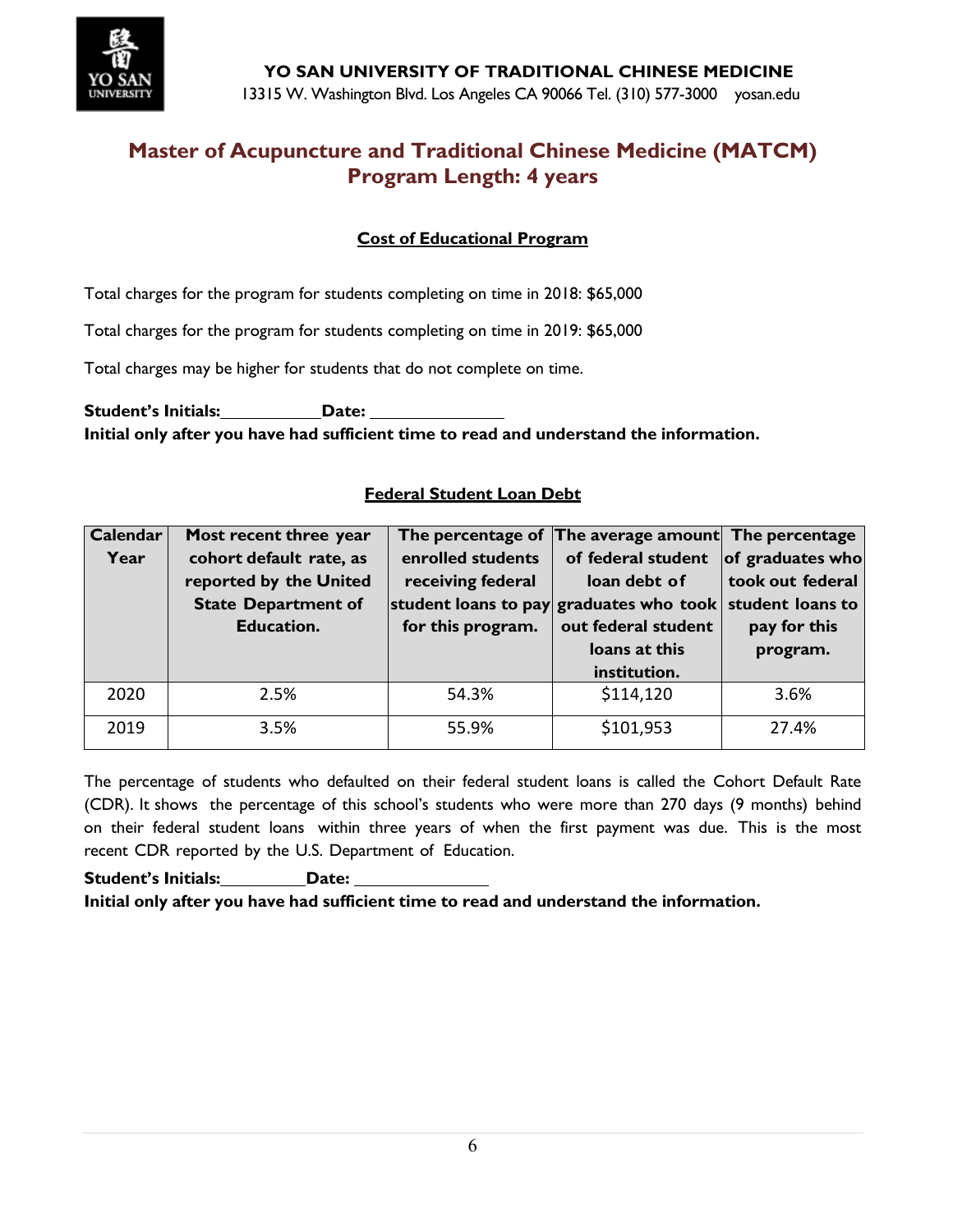

**This fact sheet is filed with the Bureau for Private Postsecondary Education. Regardless of any information you may have relating to completion rates, placement rates, starting salaries, or license exam passage rates, this fact sheet contains the information as calculated pursuant to state law. Any questions a student may have regarding this fact sheet that have not been satisfactorily answered by the institution may be directed to the Bureau for Private Postsecondary Education at 1747 N. Market Blvd, Suite 225, Sacramento, CA 95834, www.bppe.ca.gov, toll-free telephone number (888) 370-7589 or by fax (916) 263-1897.**

Student Name - Print

Student Signature Date

School Official Date of the School Official Date of the School Official Date of the Date of the Date of the Date of the Date of the Date of the Date of the Date of the Date of the Date of the Date of the Date of the Date o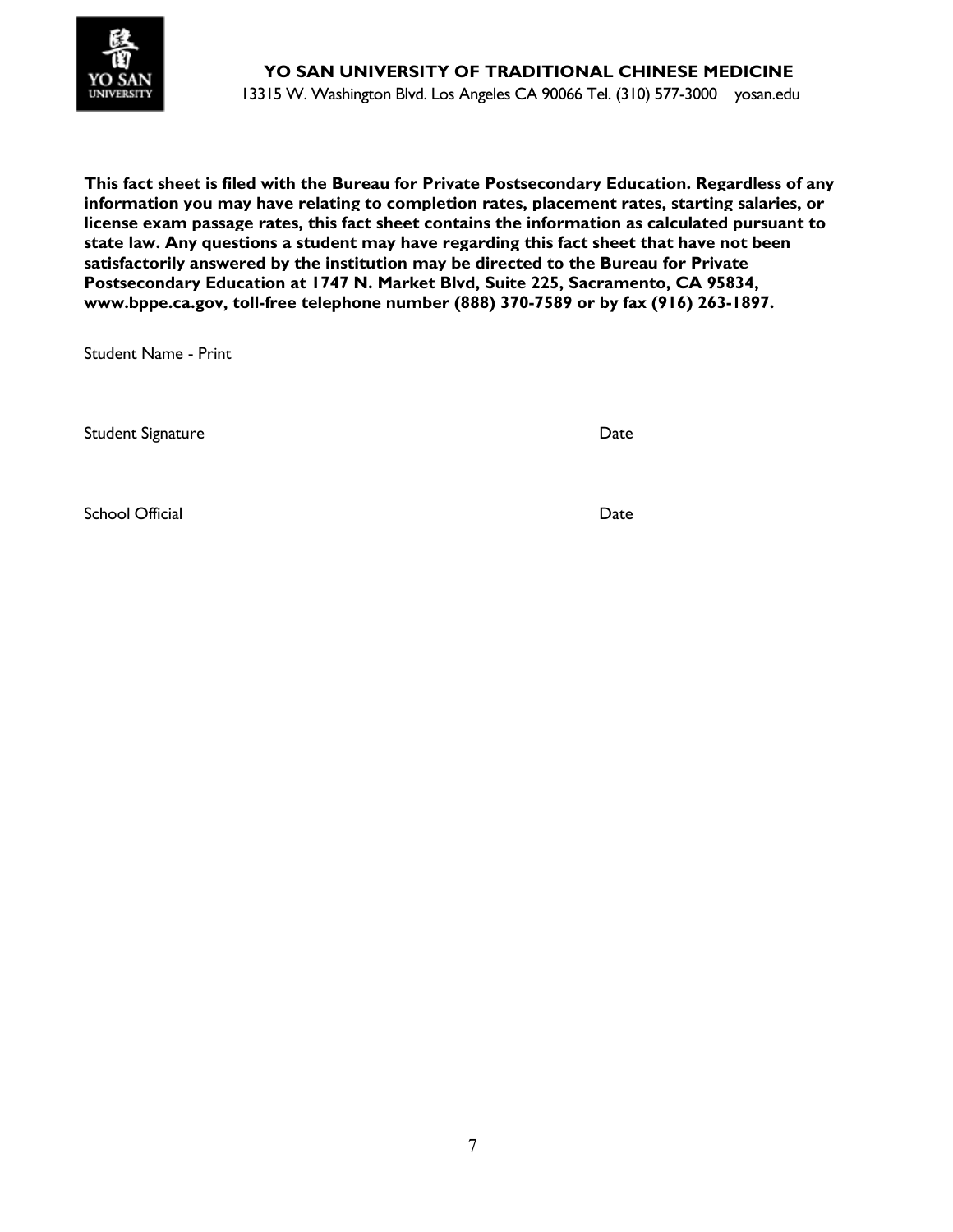

13315 W. Washington Blvd. Los Angeles CA 90066 Tel. (310) 577-3000 yosan.edu

### **Definitions**

• "Number of Students Who Began the Program" means the number of students who began a program who were scheduled to complete the program within 100% of the published program length within the reporting calendar year and excludes all students who cancelled during the cancellation period.

• "Students Available for Graduation" is the number of students who began the program minus the number of students who have died, been incarcerated, or been called to active military duty.

• "Number of On-time Graduates" is the number of students who completed the program within 100% of the published program length within the reporting calendar year.

• "On-time Completion Rate" is the number of on-time graduates divided by the number of students available for graduation.

• "150% Graduates" is the number of students who completed the program within 150% of the program length (includes on-time graduates).

• "150% Completion Rate" is the number of students who completed the program in the reported calendar year within 150% of the published program length, including on-time graduates, divided by the number of students available for graduation.

• "Graduates Available for Employment" means the number of graduates minus the number of graduates unavailable for employment.

• "Graduates Unavailable for Employment" means the graduates who, after graduation, die, become incarcerated, are called to active military duty, are international students that leave the United States or do not have a visa allowing employment in the United States, or are continuing their education in an accredited or bureau-approved postsecondary institution.

• "Graduates Employed in the Field" means graduates who beginning within six months after a student completes the applicable educational program are gainfully employed, whose employment has been reported, and for whom the institution has documented verification of employment. For occupations for which the state requires passing an examination, the six months period begins after the announcement of the examination results for the first examination available after a student completes an applicable educational program.

• "Placement Rate Employed in the Field" is calculated by dividing the number of graduates gainfully employed in the field by the number of graduates available for employment.

• "Number of Graduates Taking Exam" is the number of graduates who took the first available exam in the reported calendar year.

- "First Available Exam Date" is the date for the first available exam after a student completed a program.
- "Passage Rate" is calculated by dividing the number of graduates who passed the exam by the number of graduates who took the reported licensing exam.

• "Number Who Passed First Available Exam" is the number of graduates who took and passed the first available licensing exam after completing the program.

"Salary" is as reported by graduate or graduate's employer.

• "No Salary Information Reported" is the number of graduates for whom, after making reasonable attempts, the school was not able to obtain salary information.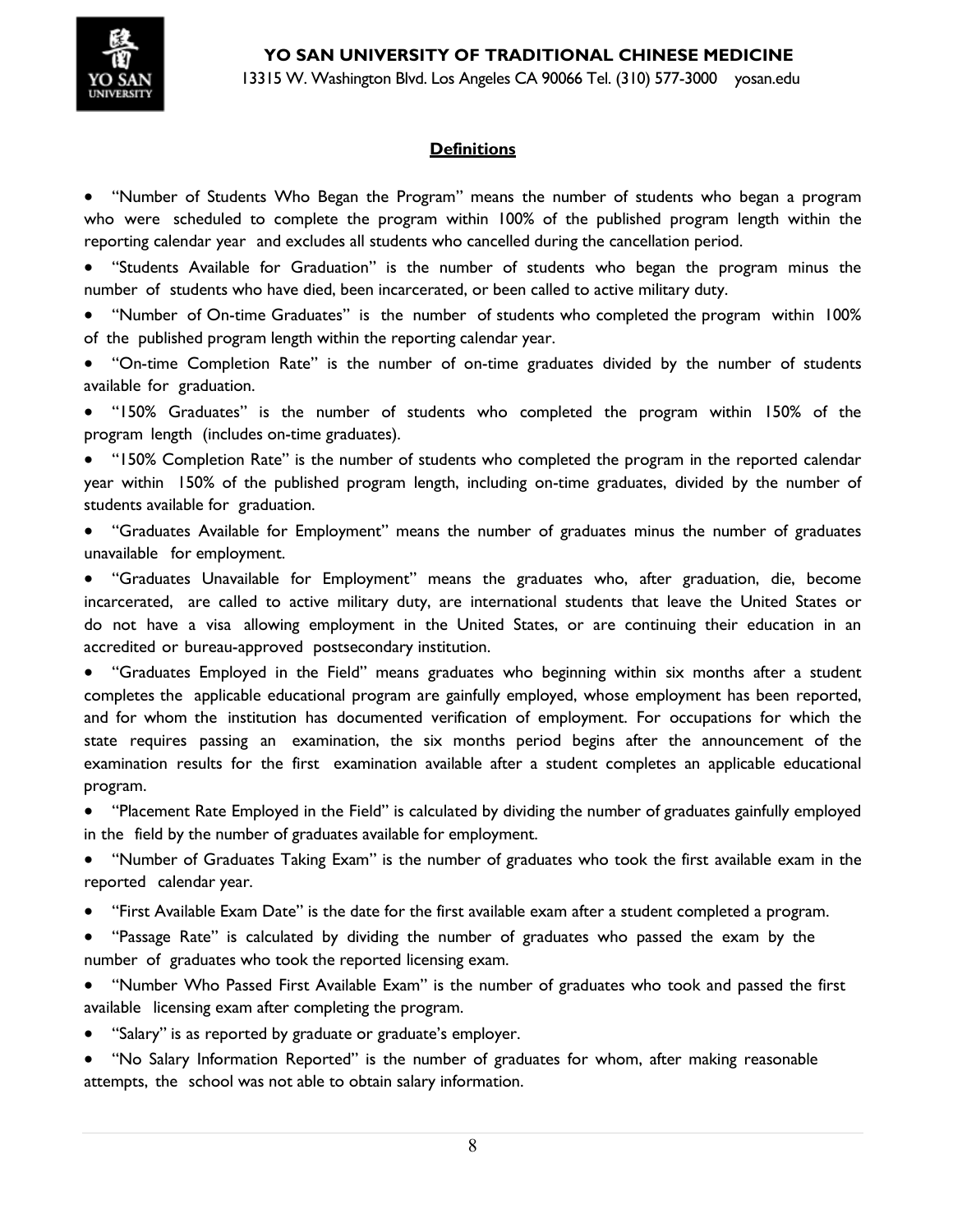

**YO SAN UNIVERSITY OF TRADITIONAL CHINESE MEDICINE** 13315 W. Washington Blvd. Los Angeles CA 90066 Tel. (310) 577-3000 yosan.edu

## **STUDENT'S RIGHT TO CANCEL**

The student has the right to cancel this enrollment agreement and to obtain a refund of charges paid through the fourteenth  $(14<sup>th</sup>)$  calendar day of the trimester. The institution's policy stipulates that the refund shall be 100% if the student submits a completed ADD/DROP or Withdraw Request form which is received by the University Registrar on or within the **first 14 days of the trimester**. Cancelation will be effective based on the last day of class attended, if any. After the fourteenth day of the trimester, the refund is prorated as per the **"TUITION REFUND POLICY"** section of the MATCM /DAOM Program Academic Catalog and Student Handbook. After completing 75 percent or more of the course, the student will receive no refund. When a drop results in a status of less than half time and the student is a Federal Student Loan recipient, the tuition refund will be returned to lender. When the student is a Federal Student Loan recipient and fully withdraws from school or takes a leave of absence, the tuition refund is calculated in accordance with the United States Department of Education regulations and returned to the lender. If the student has received federal student financial aid funds, the student is entitled to a refund of moneys not paid from federal student financial aid program funds.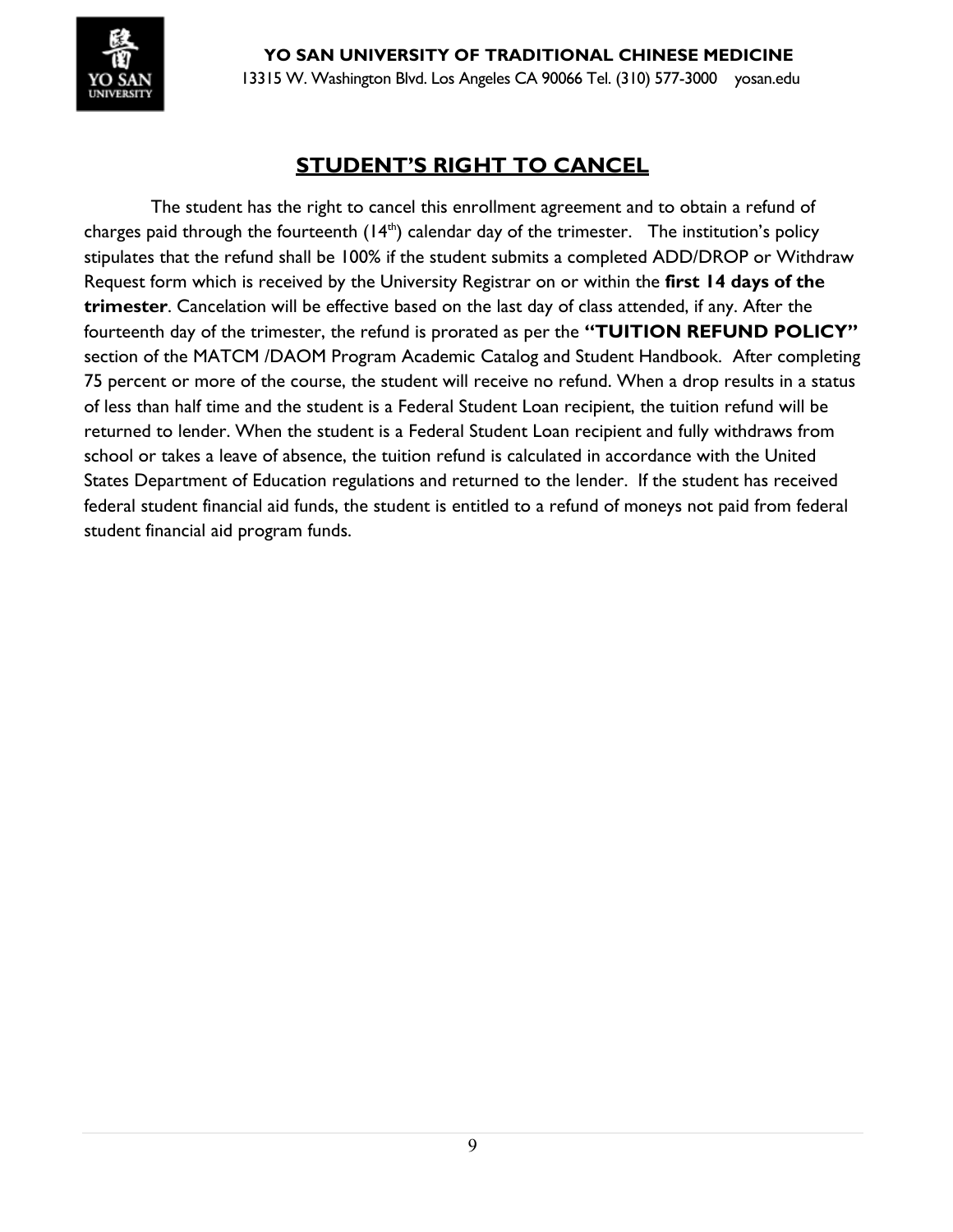

## **On-Time Completion Rates (Graduation Rates)**

| <b>Calendar</b><br>Year | <b>Number of Students</b><br>Who Began the<br>Program | <b>Students</b><br><b>Available for</b><br><b>Graduation</b> | <b>Number of</b><br><b>On-Time</b><br><b>Graduates</b> | <b>On-Time</b><br><b>Completion Rate</b> |
|-------------------------|-------------------------------------------------------|--------------------------------------------------------------|--------------------------------------------------------|------------------------------------------|
| 2020                    |                                                       |                                                              |                                                        | 45%                                      |
| 2019                    |                                                       |                                                              |                                                        | 25%                                      |

Student's Initials: Date:

Initial only after you have had sufficient time to read and understand the information.

### **Students Completing Within 150% of the Published Program Length**

| Calendar<br>Year | <b>Number of Students</b><br>Who Began the<br>Program | <b>Students</b><br><b>Available for</b><br><b>Graduation</b> | 150%<br><b>Graduates</b> | 150%<br><b>Completion Rate</b> |
|------------------|-------------------------------------------------------|--------------------------------------------------------------|--------------------------|--------------------------------|
| 2020             |                                                       |                                                              | ь                        | 54%                            |
| 2019             | 12                                                    | 12                                                           |                          | 25%                            |
| 2018             | 3                                                     | ۱3                                                           | Q                        | 69%                            |
| 2017             | 15                                                    | ۱5                                                           | 8                        | 53%                            |

Student's Initials: Date:

Initial only after you have had sufficient time to read and understand the information.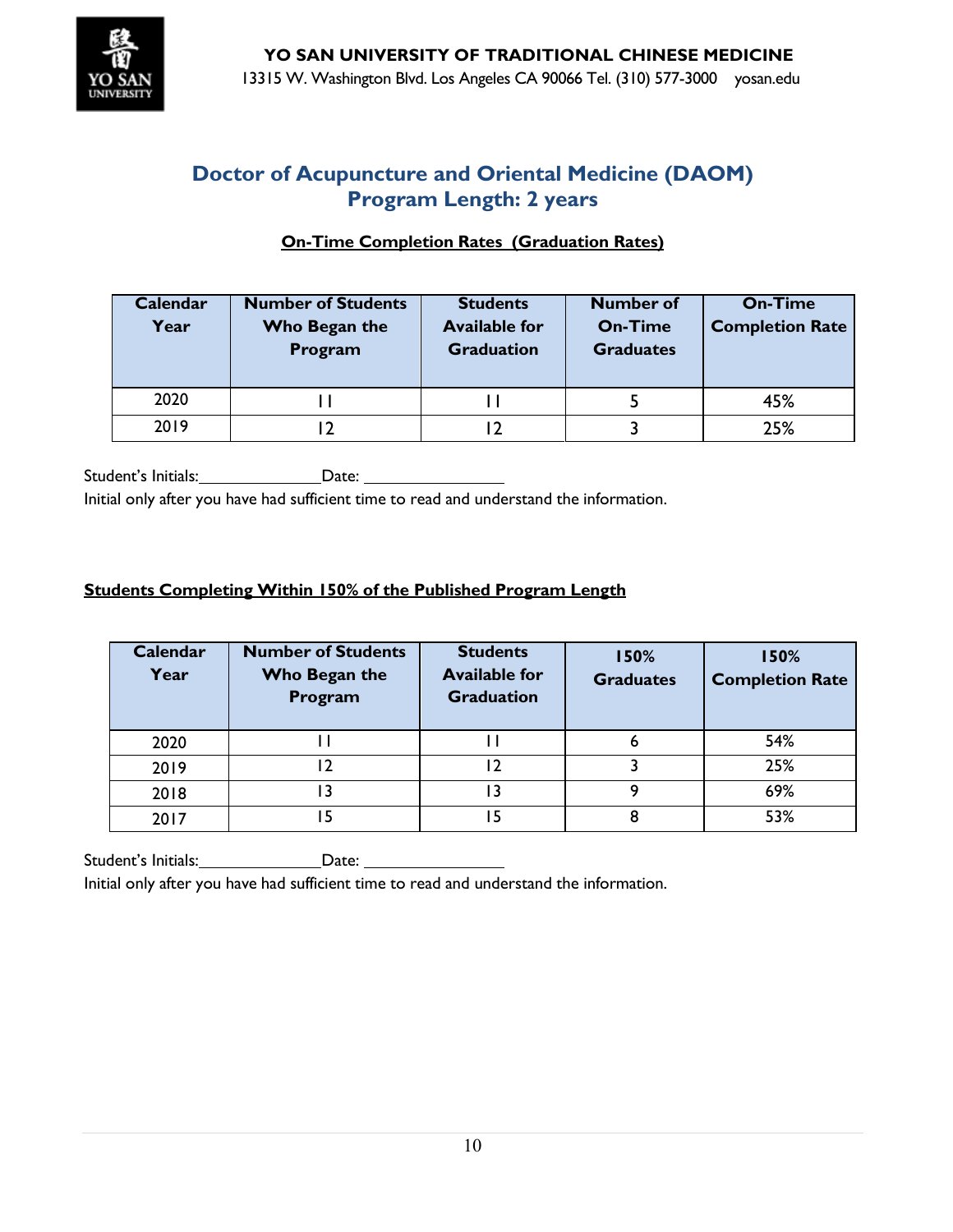

#### **Job Placement Rates** *(includes data for the two calendar years prior to reporting)*

| Calendar<br>Year | <b>Number of</b><br><b>Students</b><br><b>Who Began</b><br>Program | <b>Number of</b><br><b>Graduates</b> | <b>Graduates</b><br><b>Available for</b><br><b>Employment</b> | <b>Graduates</b><br><b>Employed in the</b><br><b>Field</b> | <b>Placement Rate %</b><br><b>Employed in the</b><br><b>Field</b> |
|------------------|--------------------------------------------------------------------|--------------------------------------|---------------------------------------------------------------|------------------------------------------------------------|-------------------------------------------------------------------|
| 2020             | П                                                                  | 6                                    | 6                                                             | 6                                                          | 100%                                                              |
| 2019             | 12                                                                 |                                      |                                                               |                                                            | 100%                                                              |

You may obtain from the institution a list of the employment positions determined to be in the field for which a student received education and training from the Office of the Registrar [\(registrar@yosan.edu\)](mailto:registrar@yosan.edu)

#### **Gainfully Employed Categories** *(includes data for the two calendar years prior to reporting)*

#### **Part-Time vs. Full-Time Employment**

| <b>Calendar Year</b> | <b>Graduate Employed</b><br>in the Field<br>20-29 Hours Per<br><b>Week</b> | Graduates Employed in the<br>Field at Least 30 Hours Per  <br><b>Week</b> | <b>Total Graduates</b><br><b>Employed in the Field</b> |  |
|----------------------|----------------------------------------------------------------------------|---------------------------------------------------------------------------|--------------------------------------------------------|--|
| 2020                 |                                                                            | ь                                                                         |                                                        |  |
| 2019                 |                                                                            |                                                                           |                                                        |  |

#### **Single Position vs. Concurrent Aggregated Position**

| <b>Calendar Year</b> | in the Field in a Single<br><b>Position</b> | Graduates Employed Graduates Employed in the<br><b>Field in Concurrent</b><br><b>Aggregated Positions</b> | <b>Total Graduates</b><br><b>Employed in the Field</b> |
|----------------------|---------------------------------------------|-----------------------------------------------------------------------------------------------------------|--------------------------------------------------------|
| 2020                 |                                             |                                                                                                           |                                                        |
| 2019                 |                                             |                                                                                                           |                                                        |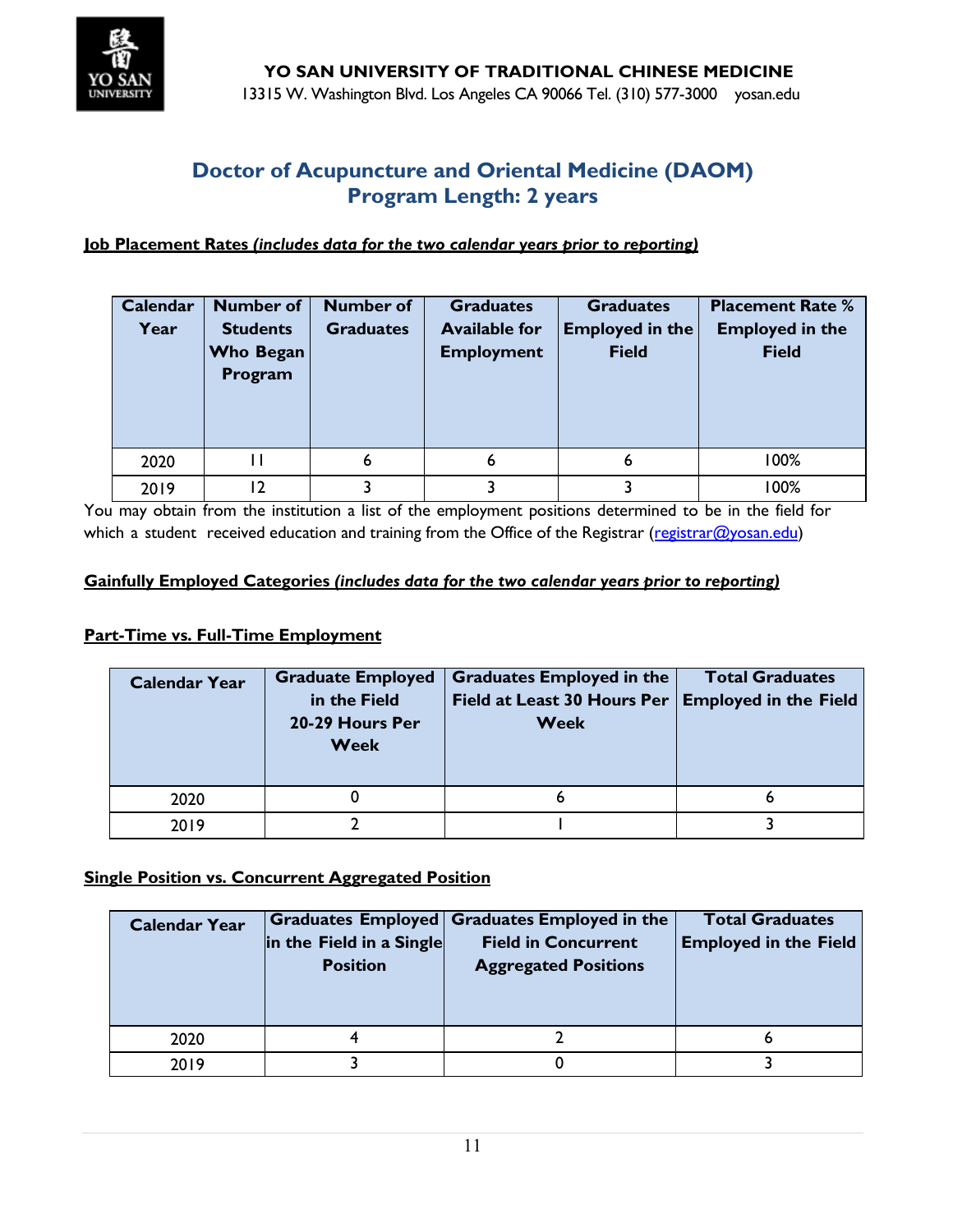

#### **Self-Employed / Freelance Positions**

| <b>Calendar Year</b> | <b>Graduates Employed who are Self-</b><br><b>Employed or Working Freelance</b> | <b>Total Graduates</b><br><b>Employed in the Field</b> |  |  |
|----------------------|---------------------------------------------------------------------------------|--------------------------------------------------------|--|--|
| 2020                 |                                                                                 |                                                        |  |  |
| 2019                 |                                                                                 |                                                        |  |  |

#### **Institutional Employment**

| <b>Calendar Year</b> | <b>Graduates Employed in the Field who are</b><br><b>Employed by the Institution, an Employer</b><br>Owned by the Institution, or an Employer<br>who Shares Ownership with the Institution. | <b>Total Graduates</b><br><b>Employed in the Field</b> |
|----------------------|---------------------------------------------------------------------------------------------------------------------------------------------------------------------------------------------|--------------------------------------------------------|
| 2020                 |                                                                                                                                                                                             |                                                        |
| 2019                 |                                                                                                                                                                                             |                                                        |

#### **Student's Initials:** Date: **Initial only after you have had sufficient time to read and understand the information.**

This program may result in freelance or self-employment.

- The work available to graduates of this program is usually for freelance or self-employment.
- This type of work may not be consistent.
- The period of employment can range from one day to weeks to several months.
- Hours worked in a day or week may be more or less than the traditional 8 hour work day or 40 hour work week.
- You can expect to spend unpaid time expanding your networks, advertising, promoting your services, or honing your skills.
- Once graduates begin to work freelance or are self-employed, they will be asked to provide documentation that they are employed as such so that they may be counted as placed for our job placement records.
- Students initialing this disclosure understand that either a majority or all of this school's graduates are employed in this manner and understand what comprises this work style.

### **Student's Initials: Date: Only initial after you have had sufficient time to read and understand the information**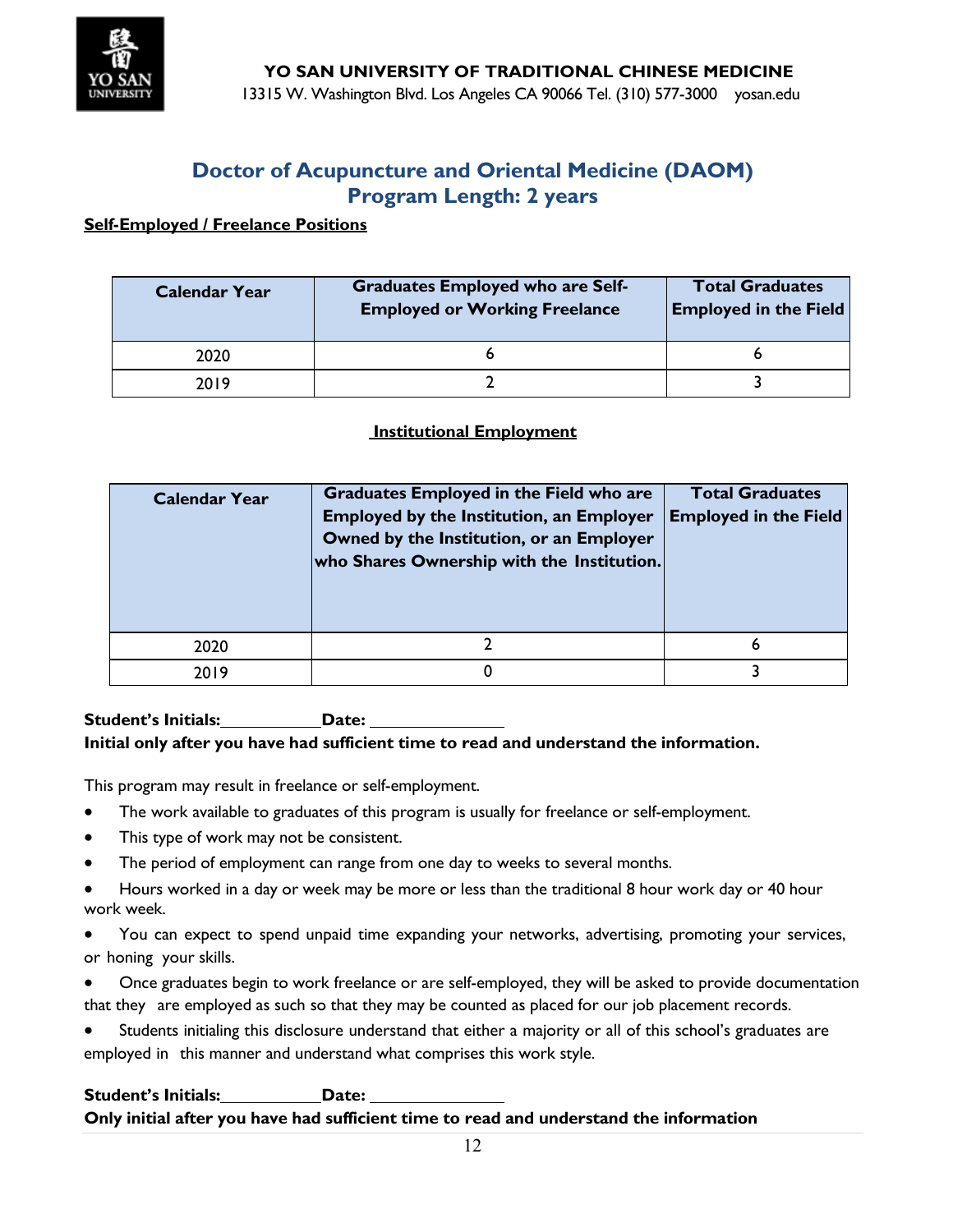

**YO SAN UNIVERSITY OF TRADITIONAL CHINESE MEDICINE** 13315 W. Washington Blvd. Los Angeles CA 90066 Tel. (310) 577-3000 yosan.edu

## **Doctor of Acupuncture and Oriental Medicine (DAOM) Program Length: 2 years**

#### **License Examination Passage Rates : N/A**

The DAOM degree is not a requirement to take California Acupuncture Licensing Exam.

**Student's Initials: Date: Initial only after you have had sufficient time to read and understand the information.**

#### **Salary and Wage Information** *(includes data for the two calendar years prior to reporting)*

**Annual salary and wages reported for graduates employed in the field.**

| Calendar<br>Years | Employment<br>తై<br><u>ga</u><br>Available<br><b>Gra</b> | Field<br>rates<br>ployed<br>Gradu<br>$E_{\rm m}$ | 25k<br>30k | 30k<br>35k | 35k<br><b>40k</b> | 40k<br>45k | 45k<br><b>50k</b> | <b>50k</b><br><b>55k</b> | <b>55k</b><br>-<br><b>60k</b> | <b>60k</b><br><b>65k</b> | <b>100k</b><br>&<br>higher | <b>Pal</b><br>matio<br>No Sala<br>Report<br>Infor |
|-------------------|----------------------------------------------------------|--------------------------------------------------|------------|------------|-------------------|------------|-------------------|--------------------------|-------------------------------|--------------------------|----------------------------|---------------------------------------------------|
| 2020              | 6                                                        | 6                                                | 0          | 0          | 0                 | 0          | 0                 | 0                        | $\mathbf 0$                   |                          | 5                          | ь                                                 |
| 2019              | 3                                                        | 3                                                |            | 0          | 0                 | 0          | 0                 | 0                        | 0                             | 0                        | 0                          |                                                   |

A list of sources used to substantiate salary disclosures is available from the Office of the Registrar [\(registrar@yosan.edu\)](mailto:registrar@yosan.edu)

**Student's Initials:** Date: **Initial only after you have had sufficient time to read and understand the information.**

### **Cost of Educational Program**

Total charges for the program for students completing on time in 2019: \$32,850

Total charges for the program for students completing on time in 2018: \$32,850

Total charges may be higher for students that do not complete on time.

**Student's Initials: Date: Initial only after you have had sufficient time to read and understand the information.**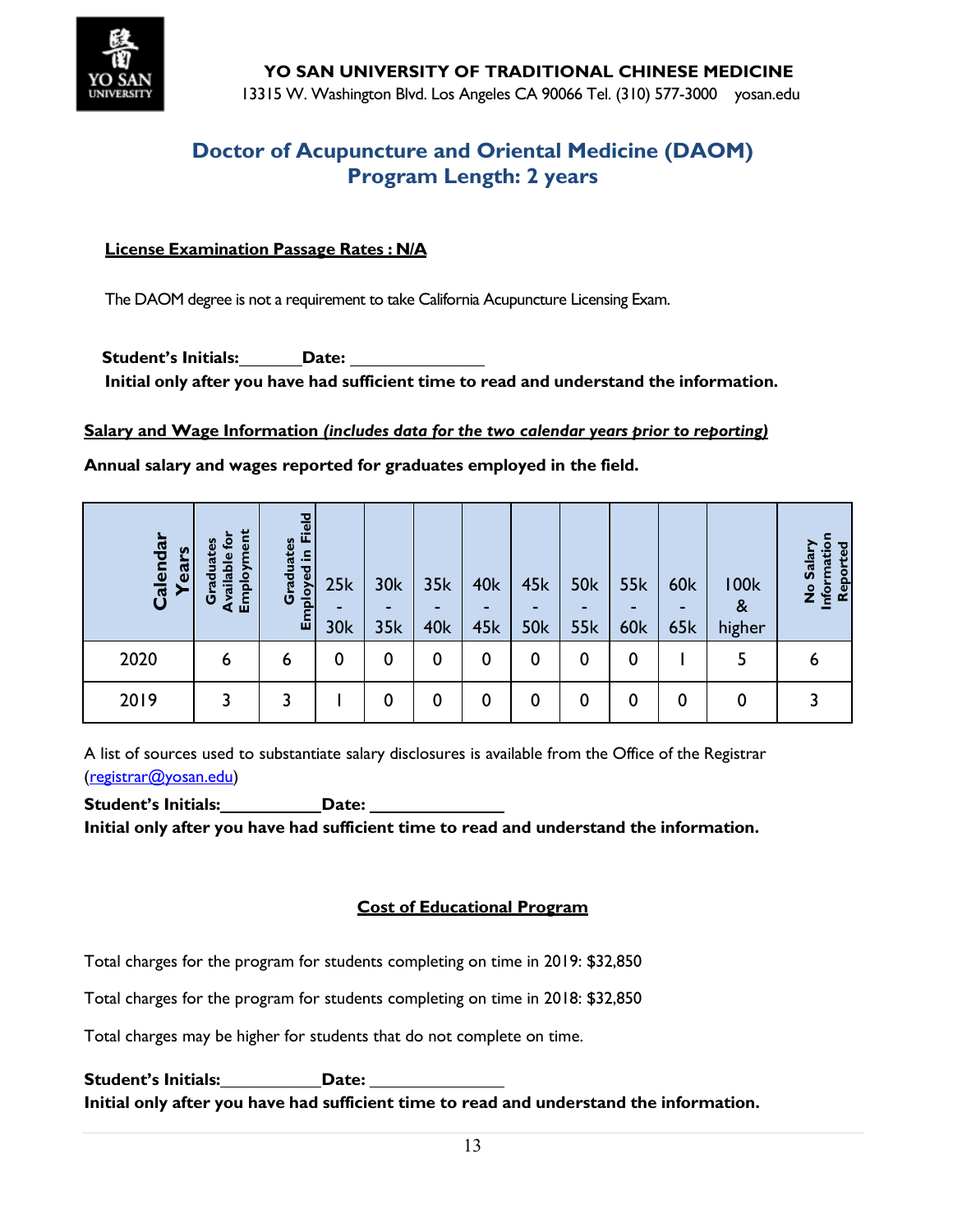

### **Federal Student Loan Debt**

| <b>Calendar</b> | <b>Most recent</b>                    | The percentage of                      | The average amount of federal The percentage                   |                                      |
|-----------------|---------------------------------------|----------------------------------------|----------------------------------------------------------------|--------------------------------------|
| Year            | three year<br>cohort default          | enrolled students<br>receiving federal | student loan debt of graduates<br>who took out federal student | of graduates who<br>took out federal |
|                 | student loans to<br>rate, as reported |                                        | loans at this institution.                                     | student loans to                     |
|                 | by the United                         | pay for this                           |                                                                | pay for this                         |
|                 | <b>State</b>                          | program.                               |                                                                | program.                             |
|                 | <b>Department of</b>                  |                                        |                                                                |                                      |
| 2020            | 2.5%                                  | 51.6%                                  | 88,746                                                         | 6.5%                                 |
| 2019            | 3.5%                                  | 47%                                    | \$82,596                                                       | 25%                                  |

The percentage of students who defaulted on their federal student loans is called the Cohort Default Rate (CDR). It shows the percentage of this school's students who were more than 270 days (9 months) behind on their federal student loans within three years of when the first payment was due. This is the most recent CDR reported by the U.S. Department of Education.

**Student's Initials: Date: Initial only after you have had sufficient time to read and understand the information.**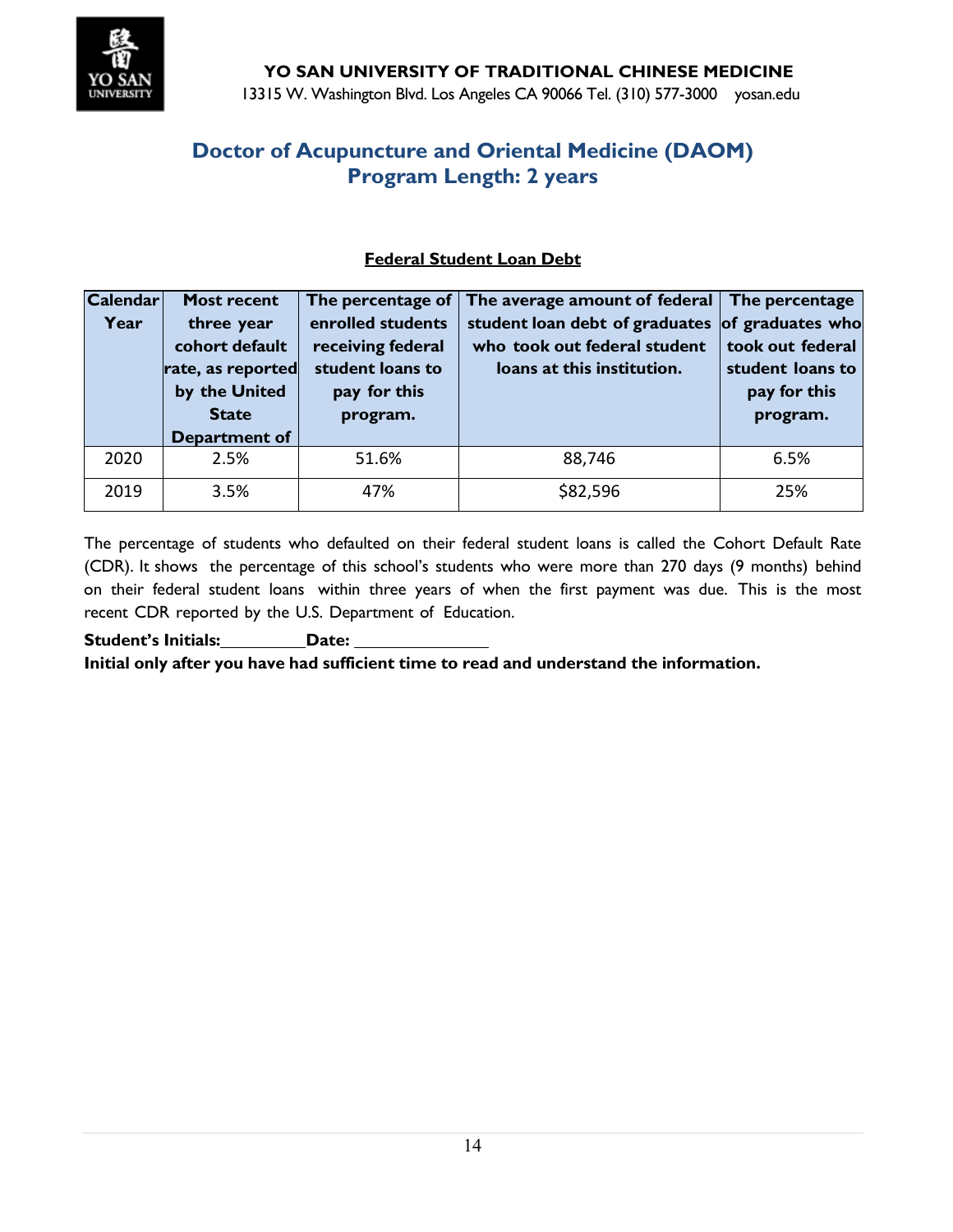

## **YO SAN UNIVERSITY OF TRADITIONAL CHINESE MEDICINE**

13315 W. Washington Blvd. Los Angeles CA 90066 Tel. (310) 577-3000 yosan.edu

This fact sheet is filed with the Bureau for Private Postsecondary Education. Regardless of any information you may have relating to completion rates, placement rates, starting salaries, or license exam passage rates, this fact sheet contains the information as calculated pursuant to state law. Any questions a student may have regarding this fact sheet that have not been satisfactorily answered by the institution may be directed to the Bureau for Private Postsecondary Education at 1747 N. Market Blvd, Suite 225, Sacramento, CA 95834, www.bppe.ca.gov, toll-free telephone number (888) 370-7589 or by fax (916) 263-1897.

Student Name - Print

Student Signature Date Date Communications and Date Date

School Official Date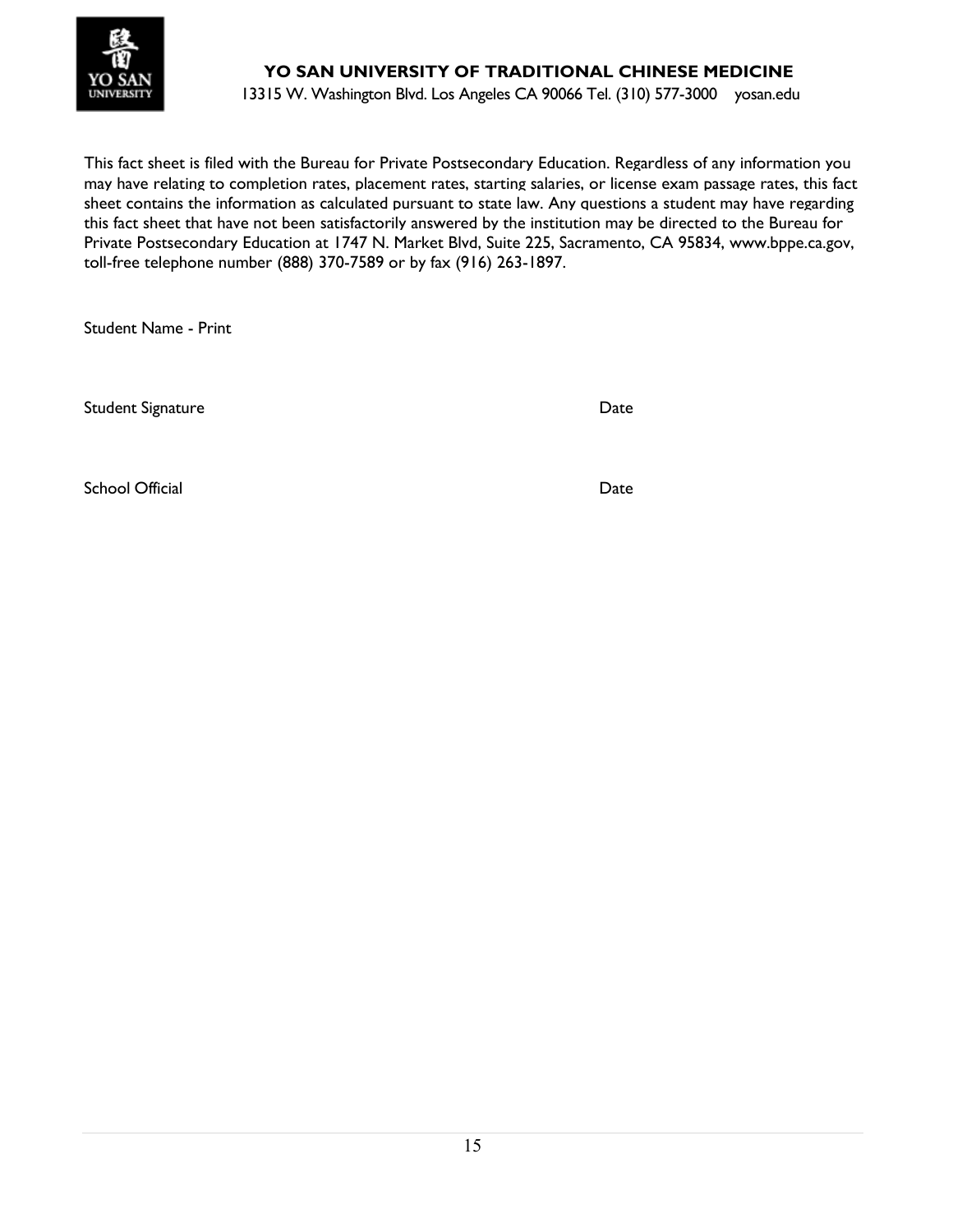

13315 W. Washington Blvd. Los Angeles CA 90066 Tel. (310) 577-3000 yosan.edu

### **Definitions**

• "Number of Students Who Began the Program" means the number of students who began a program who were scheduled to complete the program within 100% of the published program length within the reporting calendar year and excludes all students who cancelled during the cancellation period.

• "Students Available for Graduation" is the number of students who began the program minus the number of students who have died, been incarcerated, or been called to active military duty.

• "Number of On-time Graduates" is the number of students who completed the program within 100% of the published program length within the reporting calendar year.

• "On-time Completion Rate" is the number of on-time graduates divided by the number of students available for graduation.

• "150% Graduates" is the number of students who completed the program within 150% of the program length (includes on-time graduates).

• "150% Completion Rate" is the number of students who completed the program in the reported calendar year within 150% of the published program length, including on-time graduates, divided by the number of students available for graduation.

• "Graduates Available for Employment" means the number of graduates minus the number of graduates unavailable for employment.

• "Graduates Unavailable for Employment" means the graduates who, after graduation, die, become incarcerated, are called to active military duty, are international students that leave the United States or do not have a visa allowing employment in the United States, or are continuing their education in an accredited or bureau-approved postsecondary institution.

• "Graduates Employed in the Field" means graduates who beginning within six months after a student completes the applicable educational program are gainfully employed, whose employment has been reported, and for whom the institution has documented verification of employment. For occupations for which the state requires passing an examination, the six months period begins after the announcement of the examination results for the first examination available after a student completes an applicable educational program.

• "Placement Rate Employed in the Field" is calculated by dividing the number of graduates gainfully employed in the field by the number of graduates available for employment.

• "Number of Graduates Taking Exam" is the number of graduates who took the first available exam in the reported calendar year.

- "First Available Exam Date" is the date for the first available exam after a student completed a program.
- "Passage Rate" is calculated by dividing the number of graduates who passed the exam by the number of graduates who took the reported licensing exam.

• "Number Who Passed First Available Exam" is the number of graduates who took and passed the first available licensing exam after completing the program.

- "Salary" is as reported by graduate or graduate's employer.
- "No Salary Information Reported" is the number of graduates for whom, after making reasonable attempts, the school was not able to obtain salary information.